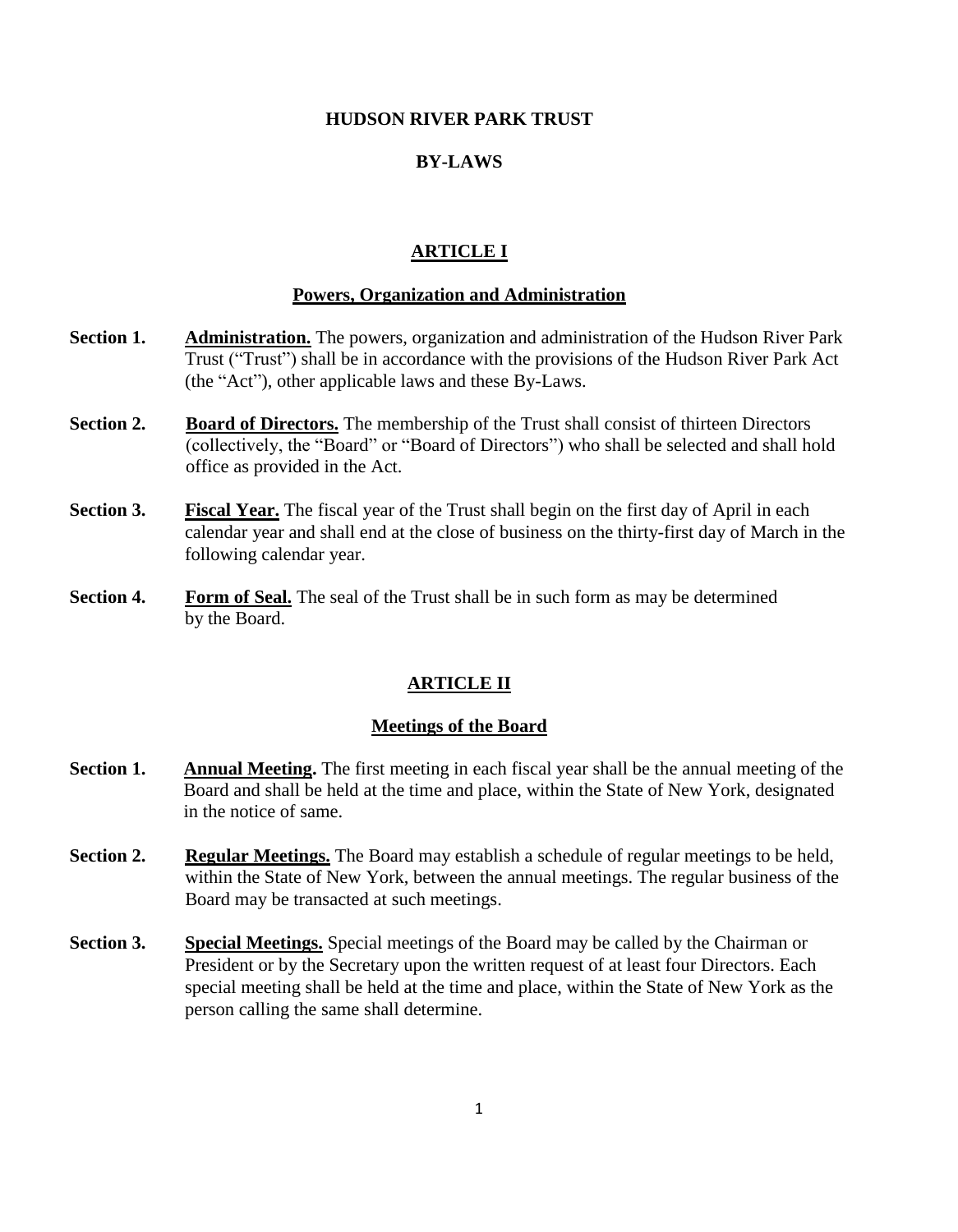- **Section 4. Notices.** Notice of each annual and each special meeting of the Board shall be given by mailing the same, at least three days before the day on which the meeting is to be held, to the address of each Director designated by him or her for such purpose or by delivering it personally, by email, facsimile, telephone, or other electronic means of transmission at least twenty-four hours in advance of the time for which the meeting is called. Neither the business to be transacted at, nor the purpose of any meeting of the Board need be specified in any notice unless so required by these By-Laws.
- **Section 5. Waiver of Notice.** Notice of any meeting of the Board need not be given to a Director if waived in writing by him or her either before or after such meeting, or if he shall be present at such meeting. No notice need be given of any meeting if all the Directors then in office shall be present thereat. Notice of an adjourned meeting need not be given to any Director present at the time of the adjournment.
- **Section 6. Quorum and Voting.** Eight voting Directors of the Trust shall constitute a quorum authorized to transact any business presented at any annual, regular, or special meeting of the full Board. All action shall be taken by an affirmative vote of eight voting Directors. If at any meeting there is less than a quorum, a majority of those Directors present may adjourn the meeting without notice to any absent Director.
- **Section 7. Meeting by Conference Telephone or Videoconference.** One or more Directors may participate in any meeting of the Board by means of conference telephone or videoconference or similar communications equipment. Participation by videoconference requires each videoconference site to be open to the public in accordance with Section 103 of the New York State Open Meetings Law. For purposes of quorum at a meeting of the Board, participation by conference telephone or videoconference shall not constitute presence in person. In any such case, the minutes of the meeting shall indicate the means by which Directors participated in the meeting, even if such participation does not count towards quorum.
- **Section 8.** Committees. The Board may appoint by an affirmative vote of eight voting Directors, such committees of the Board members and may delegate such powers and duties to them as the Board of Directors may deem advisable. The quorum for committee meetings shall be the majority of the Directors that are members of the committee. Directors may participate by conference telephone or videoconference. For purposes of quorum at a committee meeting, participation by conference telephone shall not constitute presence in person. Participation by videoconference may constitute presence in person for purposes of quorum if each videoconference site is open to the public in accordance with Section 103 of the New York State Open Meetings Law.
- **Section 9. Presiding Officer.** At all meetings of the Board, the Chairman shall be the presiding officer, except as hereinafter provided. In the event that a meeting occurs when the office of the Chairman is vacant or in the absence or disability of the Chairman, the Vice-Chairman shall be the presiding officer; except that if in such event, the office of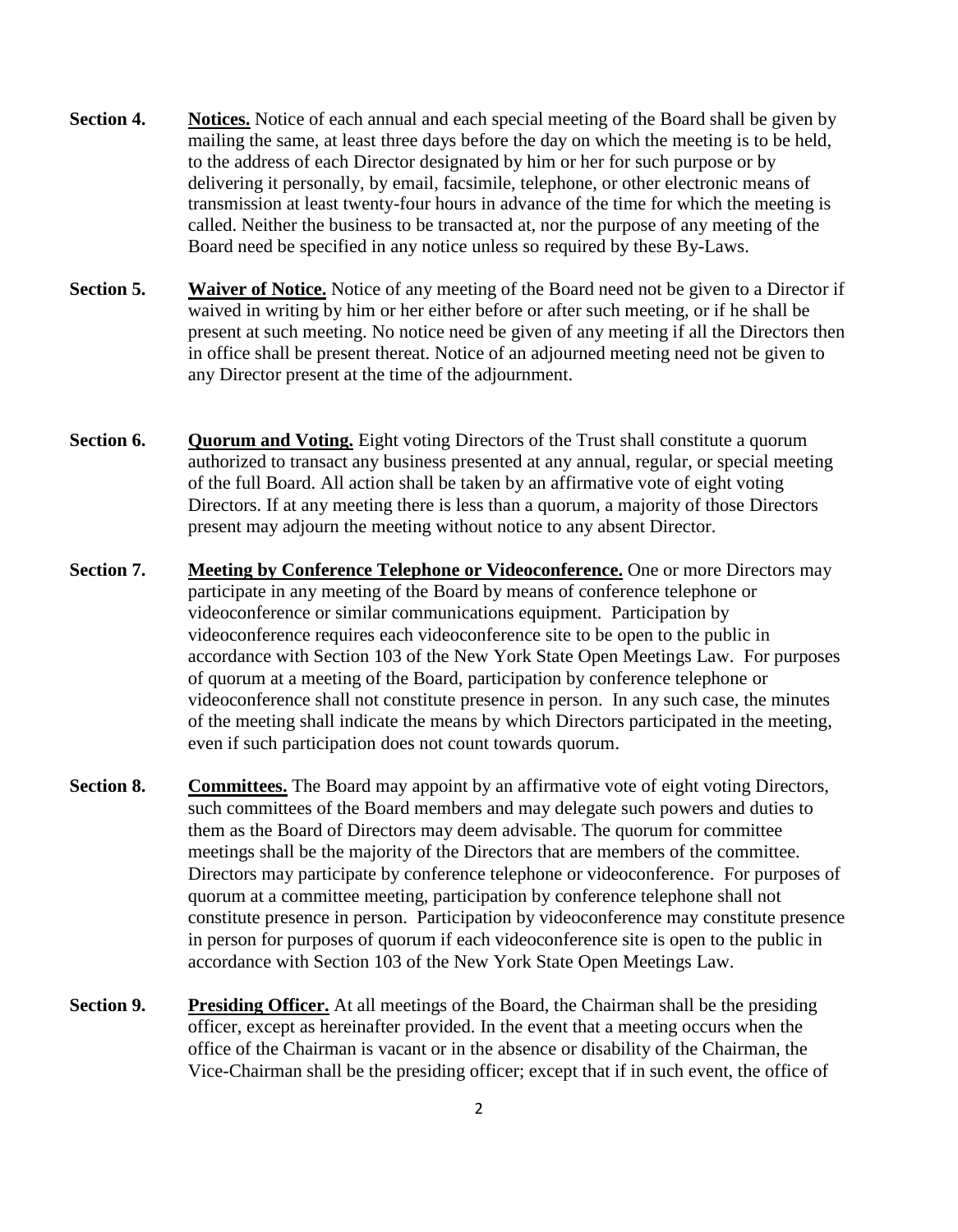Vice-Chairman is vacant or the Vice-Chairman is absent or disabled, the Board shall choose, from among those Directors present, a presiding officer to preside at such meeting.

- **Section 10. Interested Directors.** Unless otherwise provided by law, any contract or other transaction between the Trust and any other corporation, firm or association or other entity in which one or more of its directors or officers serve as Directors or Officers for the Trust or where such Trust Directors or Officers have a substantial financial interest in such corporation, firm, association or other entity, or between the Trust and any State instrumentality, including any State agency, trust fund or public benefit corporation other than the Trust, with which one or more of its Directors are affiliated as a State officer or employee shall not be either void or voidable for this reason alone, or by reason alone that such Director or Directors are present at the meeting of the Board which approves such contract or transaction if: (a) the material facts as to such Directors' interest in such contract or transaction and as to any such common directorship, officership, financial interest or affiliation are disclosed in good faith or known to the Directors, and (b) If the Directors approve such contract or transaction by a vote sufficient for such purposes or if the votes of the disinterested Directors are insufficient to constitute an act of the Trust, by unanimous vote of the disinterested Directors. Common, interested or affiliated Directors may be counted in determining the presence of a quorum at a meeting of the Directors which authorized such contract or transaction. Common, interested or affiliated Directors may not participate in any decision of the Trust approving or affecting such contract or transaction.
- **Section 11. Procedure at Meetings.** The order of business and all other matters of procedure at each meeting of the Board may be determined by the presiding officer.
- **Section 12. Compensation.** The Directors of the Trust shall not be compensated for their services as Directors, but may be reimbursed for their necessary and actual expenses incurred in connection with the performance of their duties.

#### **ARTICLE III**

## **Officers**

**Section 1. Officers.** The officers of the Trust shall be the Chairman, the Vice-Chairman, the President and Chief Executive Officer, the Chief Financial Officer, one or more Executive Vice Presidents, the Secretary and Assistant Secretaries, the Treasurer and Assistant Treasurers, the General Counsel and the Deputy General Counsel. The Board shall appoint the President and Chief Executive Officer. With the exception of the Chairman and the Vice-Chairman, the President and Chief Executive Officer shall appoint all other officers, subject to the approval of the Board. The Board may establish additional officers having such powers and duties as the Board may determine. The President and Chief Executive Officer may also establish additional officers, subject to Board approval, having such powers and duties as the President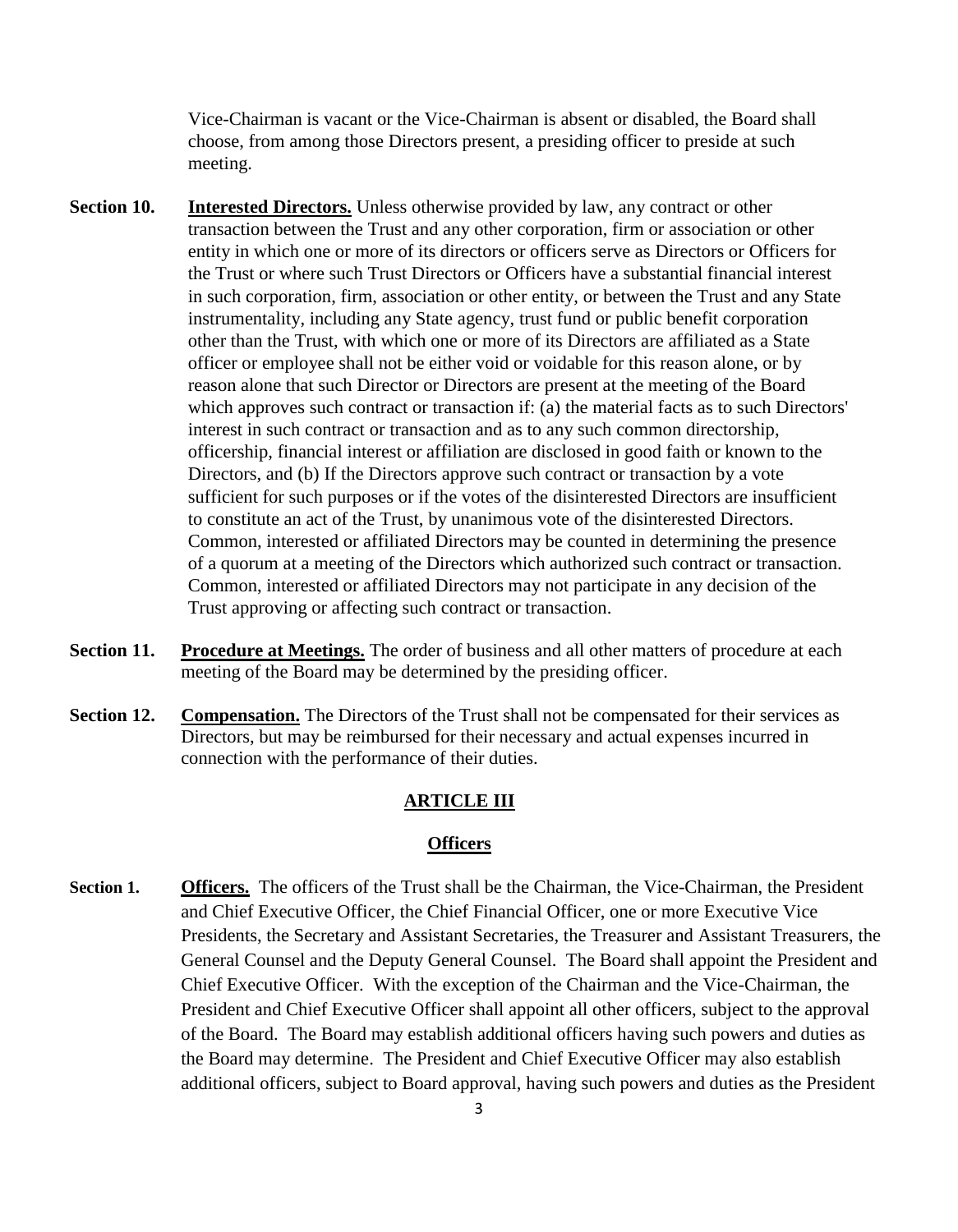and Chief Executive Officer may determine, as such powers and duties are approved by the Board.

- **Section 2. Acts of the Trust.** All acts, agreement and documents of the Trust shall be performed or executed in the name of the Trust by an authorized officer, employee or person. The following are designated by the Board as an authorized officer of the Trust for such purposes: the Chairman, the Vice-Chairman, the President and Chief Executive Officer, the Chief Financial Officer, one or more Executive Vice Presidents, the Secretary and Assistant Secretaries, the Treasurer and Assistant Treasurers, the General Counsel, the Deputy General Counsel and such other officer, employee or person as the Board or President and Chief Executive Officer may from time to time designate for such purposes in accordance with Trust policies and procedures.
- **Section 3. Contracts Requiring Board Approval.** All contracts for the general corporate purposes of the Trust that are in excess of two hundred thousand dollars (\$200,000) or whose term extends for more than one year must be approved by the Directors of the Trust.
- **Section 4. Removal and Vacancies.** Any officer, except the Chairman and Vice-Chairman who shall serve their respective terms at the pleasure of their appointing official, may be removed or have his or her authority suspended by the Board at any time, with or without cause. If an office becomes vacant for any reason, the Board or the President, subject to the Board's approval, shall have the power to fill such vacancy, except for the offices of the Chairman and Vice-Chairman which vacancy shall be filled by the appointing official. Any employee of the Trust, except the Executive Vice Presidents, the Chief Financial Officer, and the General Counsel, may be removed at any time, with or without cause, by the President and Chief Executive Officer or by any superior of such employee to whom the power of removal has been delegated by the President and Chief Executive Officer. The President and Chief Executive Officer may suspend the authority of the Executive Vice Presidents, the Chief Financial Officer, and the General Counsel upon consultation with the Chairman or the Governance Committee, and request Board approval for removal at a special meeting of the Board or no later than the next meeting of the Board.
- **Section 5. Delegation.** In the event of a vacancy in the office of President and Chief Executive Officer or the absence or disability of the President and Chief Executive Officer for any reason that the Board may deem sufficient, the Board, except as otherwise provided by law, may temporarily delegate the powers or duties of President and Chief Executive Officer to any other officer or to any Director. In the event of a vacancy in any other office except the Chairman or Vice-Chairman or the absence or disability of any other officer except the Chairman or Vice-Chairman for any reason that the President and Chief Executive Officer may deem sufficient, the Board or the President and Chief Executive Officer, except as otherwise provided by law, may temporarily delegate the powers or duties of such officer to any other officer or to any Director.
- **Section 6. Selection and Term of the Chairman and Vice-Chairman.** Pursuant to law, the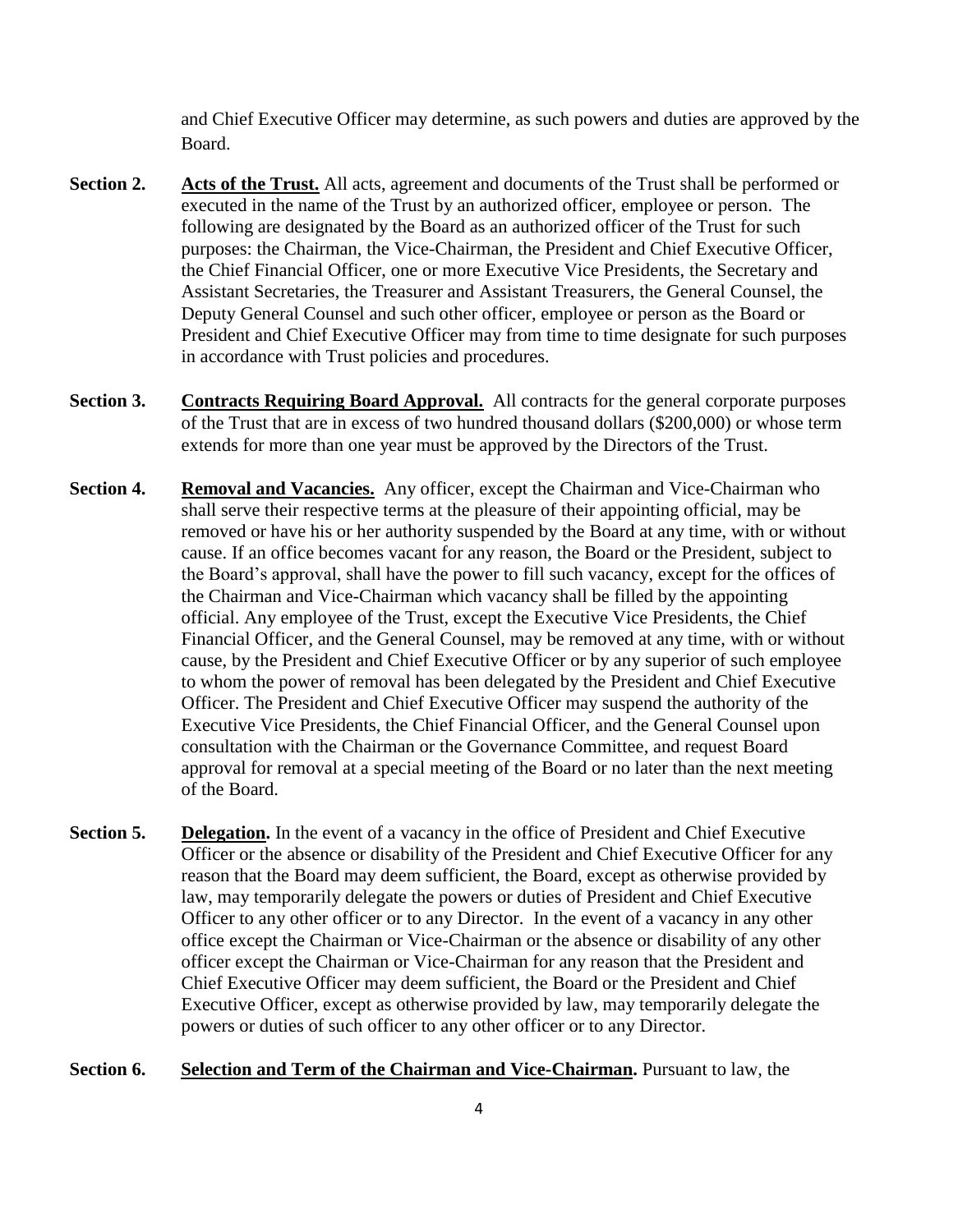initial Chairman shall be selected by the Governor and serve at his pleasure for a term of two years. The initial Vice-Chairman shall be selected by the Mayor of the City of New York and serve at his pleasure for a term of two years. Upon the completion of the initial two year term, the Mayor shall appoint the Chairman who shall serve at his pleasure, for a two year term, and the Governor shall appoint the Vice-Chairman who shall serve at his pleasure for a two year term. At the conclusion of the second two year term, the Governor and the Mayor shall thereafter alternate in designating the Chairman and Vice-Chairman for two year terms respectively.

- **Section 7. Chairman.** The Chairman shall preside at all meetings of the Board at which he or she is present; enforce or cause to be enforced all laws and regulations relating to the administration of the Trust; call meetings of the Board when he or she deems it necessary; enforce these By-Laws and perform all the duties incident to the position of the Chairman; and exercise such other powers and perform such other duties as the Board may determine.
- **Section 8.** Vice-Chairman. In the event that the office of the Chairman is vacant or in the absence or disability of the Chairman, the Vice-Chairman shall exercise the powers and perform the duties of the Chairman. The Vice-Chairman shall exercise such other powers and perform such other duties as the Board may determine.
- **Section 9. President and Chief Executive Officer.** The President shall be the Chief Executive Officer of the Trust and shall have general responsibility for the conduct of the affairs of the Trust. The President shall see that all orders and resolutions of the Board are carried into effect and shall have the power to delegate authority and assign duties to officers and employees of the Trust. The President shall have such other powers and perform such other duties as may be prescribed from time to time by the Board.
- **Section 10. Executive Vice Presidents.** Each Executive Vice President shall have such powers and perform such duties as may be prescribed from time to time by the Board or the President. In the absence or disability of the President, any Executive Vice President designated by the President or the Board may be vested with all the powers and authority to perform all the duties of the President.
- **Section 11. Secretary.** The Secretary shall enter or cause to be entered in the proper record of the Trust all the resolutions and proceedings of meetings of the Board, conduct or cause to be conducted the correspondence relating to the Trust, issue or cause to be issued all notices of meetings of the Board and exercise such other powers and perform such other duties as the Board may determine.
- **Section 12. Assistant Secretary.** At the request of the Secretary or in the event that the office of Secretary is vacant or in the absence or disability of the Secretary, any Assistant Secretary shall exercise the powers and perform the duties of the Secretary. Any Assistant Secretary shall exercise such powers and perform such other duties as the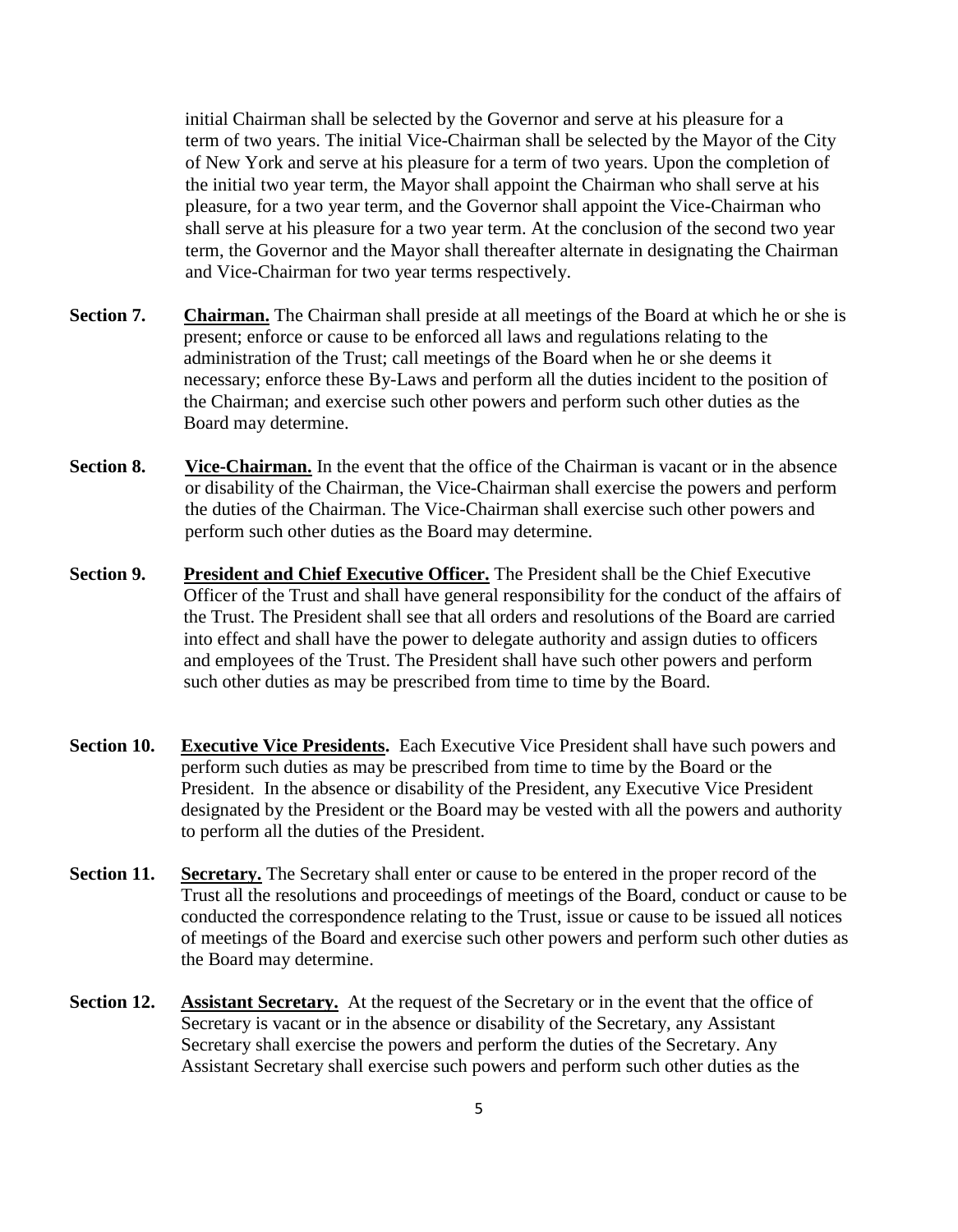Board or President may determine.

- **Section 13. Chief Financial Officer; Treasurer.** The Chief Financial Officer shall have general supervision over the financial affairs of the Trust. The Chief Financial Officer may also be designated to serve as the Treasurer. The Treasurer shall be responsible for the care and custody of all monies and securities of the Trust, including the investment thereof, and deposit all fund and securities or cause the same to be deposited in the same of the Trust in a bank or banks, trust company or trust companies.
- **Section 14. Assistant Treasurers.** In the event that the office of Treasurer is vacant or in the absence or disability of the Treasurer, any Assistant Treasurer shall exercise the powers and perform the duties of the Treasurer. Any Assistant Treasurer shall exercise such other powers and perform such other duties as the Board or President may determine.
- **Section 15. General Counsel.** The General Counsel shall be the chief legal officer of the Trust and shall supervise and direct the activities of the Office of counsel; advise and render opinions to the officers and Directors of the Trust as to all legal matters relating to the administration, operations and financing of the Trust and as to the laws governing the programs of the Trust; draft, examine and approve as to legal compliance all forms, contracts or other documents necessary for all phases of the Trust's work or purposes. The General Counsel shall exercise such other powers and perform such other duties as the President may determine.
- **Section 14. Deputy General Counsel.** In the event that the office of General Counsel is vacant or in the absence or disability of the General Counsel, the Deputy General Counsel shall exercise the powers and perform the duties of the General Counsel. The Deputy General Counsel shall exercise such other powers and perform such other duties as the President may determine.
- **Section 16. Other Personnel.** The President may, from time to time, within any limits which may be established by the Board, employ such other personnel as the President may deem necessary to exercise the powers and perform the duties and functions necessary or convenient in carrying out the objectives and purposes of the Trust, define their duties and functions and set their terms of employment.
- **Section 17. Professional Services.** The President may, subject to the provisions of Article III, Section three of these By-Laws and within any limits which may be established by the Board, employ or retain such accountants, engineers, architects, legal counsel and other experts as the Directors or the President may determine to be necessary or advisable and may fix the terms of such employment or retainer.
- **Section 18. Compensation.** The officers of the Trust shall not be compensated for their services as officers, but may be reimbursed for their necessary and actual expenses incurred in connection with the performance of their duties.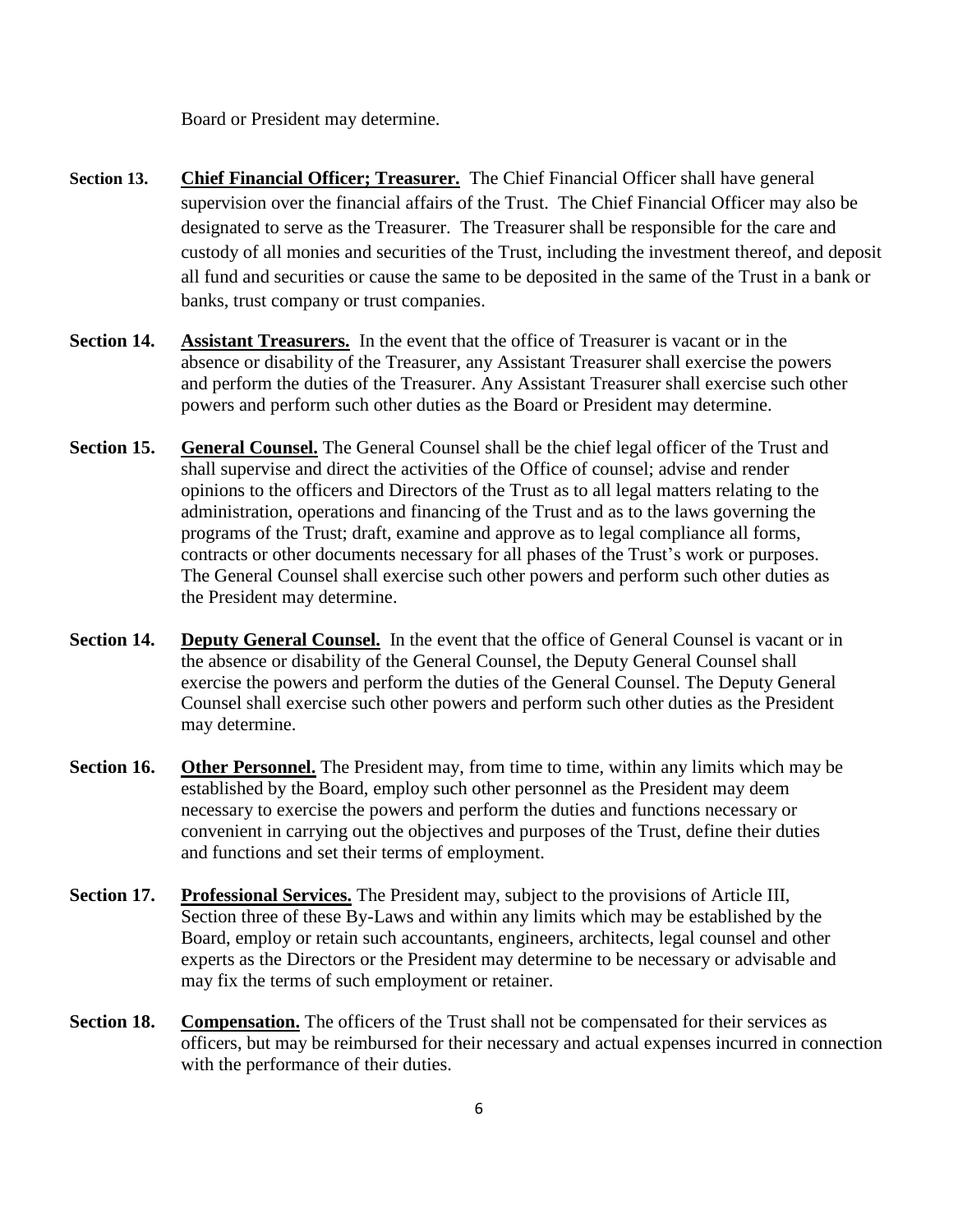# **ARTICLE IV**

#### **Indemnification of Members, Officers and Employees**

- **Section 1. General Scope of Indemnification**. The provisions of this Article for indemnification shall be in addition to and shall not supplant any indemnification by the State of New York heretofore or hereafter conferred upon any Director, Officer or Employee by Sections 17,18,19 of the Public Officers Law, or otherwise. This Article is to be construed liberally in favor of each Director, Officer and Employee of the Trust to the fullest extent permitted by law, and the right of indemnification herein provided shall not be deemed exclusive of any other rights to which any such. Director, Officer and Employee may now or hereafter be otherwise entitled. Any ambiguity, uncertainty or reasonable doubt as to facts, interpretation or legal conclusions shall be resolved in favor of such Director, Officer or Employee. The provisions of this Article shall inure only to the Directors, Officers or Employees of the Trust, and to their estates, and shall not enlarge or diminish the rights of any other party and shall not impair, limit or modify the rights and obligations of any insurer under any policy of insurance.
- **Section 2. Directors, Officers and Employees.** Other than as provided in Article IV Section six of these By-Laws, the Trust shall to the fullest extent permitted by law save harmless and indemnify any person, or his or her estate, who shall serve or served as a Director, Officer or Employee of the Trust, against financial loss or reasonable litigation expense incurred in connection with any claim, demand, suit, action or proceedings, whether they be civil or criminal, or the defense thereof, and arising out of: (a) any transaction of the Trust or, (b) by any act or failure to act by any such Director, Officer or Employee while engaged in the discharge of his duties on behalf of the Trust.
- **Section 3. Conditions Precedent and Representation of Persons Indemnified**. Except in a criminal proceeding, the right to indemnification shall be conditioned on (a) the prompt delivery to the Trust of a copy of the summons, complaint, process, notice, demand, or pleading commencing any suit, action or proceeding; (b) a contemporaneous request to the name the General Counsel to the Trust as the counsel representing the Director, Officer or Employee in the defense of such claim, demand, suit, action or proceeding and; (c) the full cooperation of the Director, Officer, or employee in the event that the Trust chooses to provide for their legal representation. If the Trust grants the request for representation, which can be accomplished by either in-house counsel or by an outside counsel of its choice, the Trust shall assume the representation of any person who becomes a party to the claim, demand, suit, action or proceeding, except in situations where the choice of counsel is governed by statute. In the event the Trust does not assume the responsibility to provide for such legal representation, such Director, Officer, or Employee shall have the right to obtain private counsel of his choice and the Trust shall be responsible for providing indemnification for the reasonable fees and expenses associated with the retention of such private counsel as is provided for in the Article, provided however, that the Trust as a condition to such indemnification by the State of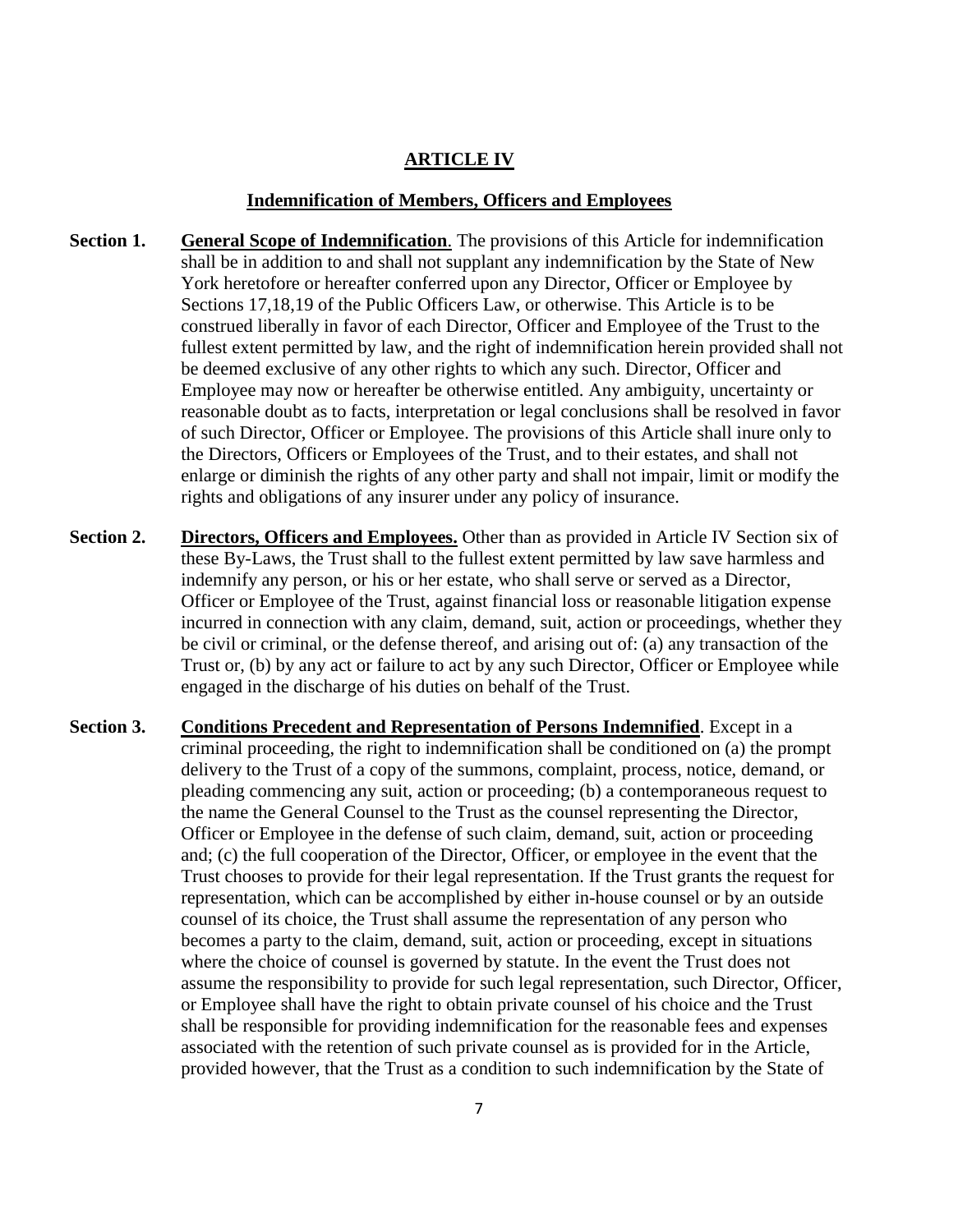New York pursuant to statute shall require appropriate groups of persons to be represented by the same counsel.

- **Section 4. Advances of Expenses: Directors and Officers.** A Director or Officer who becomes a party to an action or proceeding may request that the Trust advance expenses pending the final disposition of such action or proceeding.
- **Section 5. Advances of Expenses: Employees.** Reasonable litigation expenses incurred by an employee who becomes a party to an action or proceeding may be paid by the Trust from time to time pending the final disposition of such action or proceeding without the need for any authorization, findings, or other action by Directors prior to the making of such advances provided however, that: (a) the Directors may make a preliminary finding at any time prior to the final disposition of such action or proceeding that it then appears that an employee has clearly not acted in good faith, for a purpose reasonably believed to be in the best interest of the Trust; in criminal actions or proceedings, in addition, that the employee clearly had not had reasonable cause to believe that his or her conduct was lawful. The Trust may also seek an opinion in writing of outside legal counsel with respect to the issue of good faith. If such preliminary finding shall be made or a negative opinion from outside counsel is rendered on the aforementioned issue, no further advances under this paragraph shall be made with respect to expenses of such employee; (b) the Directors may determine, or provide for the determination of the reasonableness of expenses sought to be advanced.
- **Section 6. Director's Liability.** No Director of the Trust shall be personally liable to the Trust for damages for any breach of duty as a Director, unless a judgment or other final adjudication adverse to the Director establishes that in connection with any such breach or duty: (a) the acts or omissions of the Director were in bad faith or involved intentional misconduct or a knowing violation of any law or, (b) the Director personally gained in fact a financial profit, benefit or other advantage to which the Director was not legally entitled.

#### **ARTICLE V**

# **Hudson River Park Advisory Council**

**Section 1. Creation and Membership.** Pursuant to Section 15 of the Act, the Hudson River Park Advisory Council ("Council") is established. The initial membership of the Council shall be comprised of the 40 members of the Hudson River Park Conservancy Advisory Board who are in office at the time when these By-Laws are first adopted by the Board. The membership of the Council shall also be comprised of two members appointed by the Majority Leader of the Senate, one member appointed by the Minority Leader of the Senate, two members appointed by the Speaker of the Assembly, one member appointed by the Minority Leader of the Assembly, two members appointed by the Speaker of the New York City Council, one member appointed by the Minority Leader of the New York City Council, all of whom shall serve at the pleasure of the person appointing them.